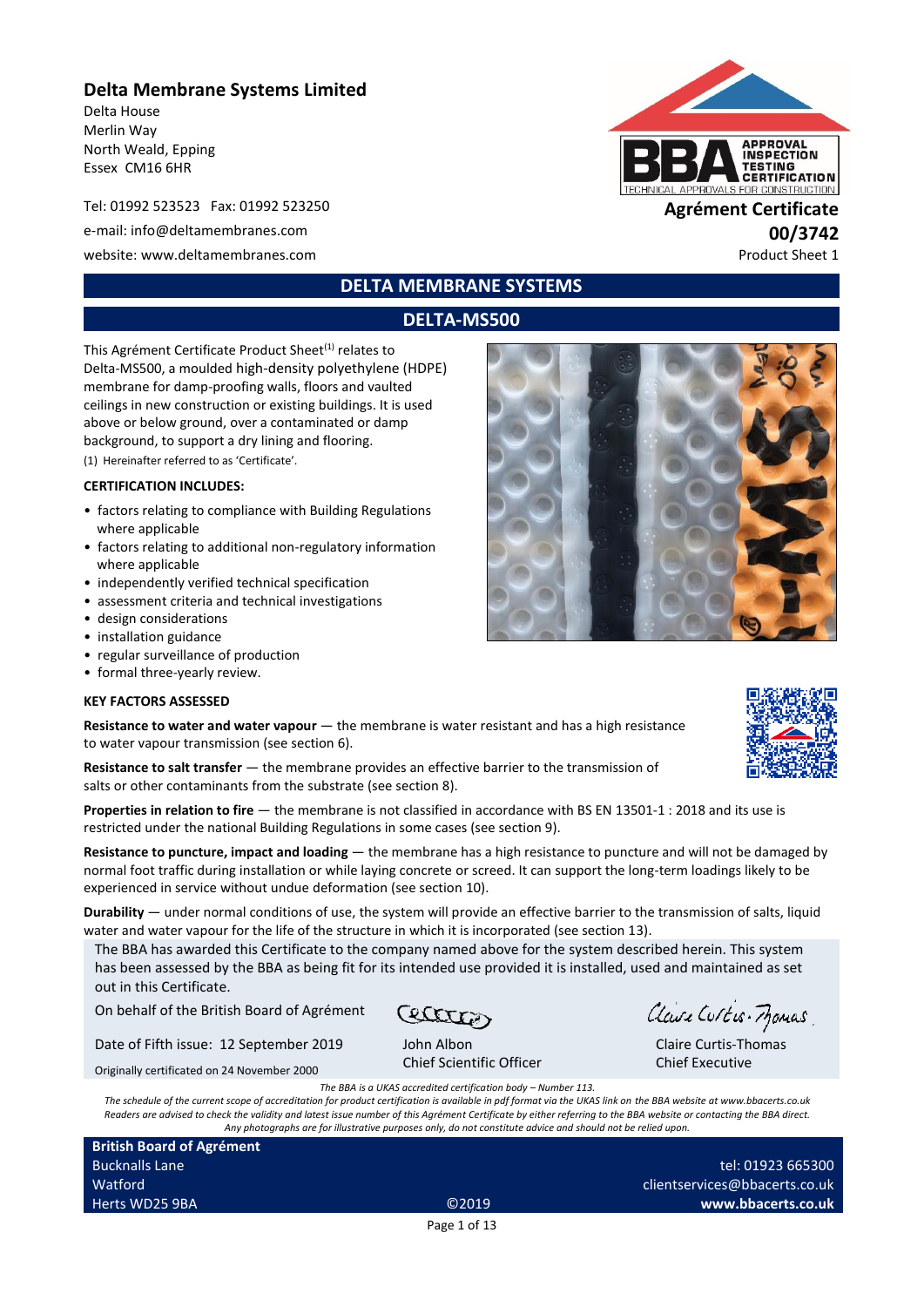# **Regulations**

In the opinion of the BBA, Delta-MS500, if installed, used and maintained in accordance with this Certificate, can satisfy or contribute to satisfying the relevant requirements of the following Building Regulations (the presence of a UK map indicates that the subject is related to the Building Regulations in the region or regions of the UK depicted):

|                                                      |                                 | The Building Regulations 2010 (England and Wales) (as amended)                                                                                                                                                                                                                                              |
|------------------------------------------------------|---------------------------------|-------------------------------------------------------------------------------------------------------------------------------------------------------------------------------------------------------------------------------------------------------------------------------------------------------------|
| <b>Requirement:</b><br>Comment:                      | B3(3)(4)                        | Internal fire spread - structure<br>The system can contribute to satisfying this Requirement. See section 9.1 of this<br>Certificate.                                                                                                                                                                       |
| <b>Requirement:</b><br>Comment:                      | B4(1)                           | <b>External fire spread</b><br>The system is restricted by this Requirement. See section 9 of this Certificate.                                                                                                                                                                                             |
| Requirement:<br>Comment:                             | C2(a)(b)                        | <b>Resistance to moisture</b><br>The system adequately resists the passage of moisture. See section 6.1 of this Certificate.                                                                                                                                                                                |
| <b>Regulation:</b><br><b>Regulation:</b><br>Comment: | $\overline{\mathbf{z}}$<br>7(1) | Materials and workmanship (applicable to Wales only)<br>Materials and workmanship (applicable to England only)<br>The system is acceptable. See section 13 and the Installation part of this Certificate.                                                                                                   |
|                                                      |                                 | The Building (Scotland) Regulations 2004 (as amended)                                                                                                                                                                                                                                                       |
| <b>Regulation:</b><br>Comment:                       | 8(1)                            | Durability, workmanship and fitness of materials<br>The system is acceptable. See section 13 and the Installation part of this Certificate.                                                                                                                                                                 |
| <b>Regulation:</b><br>Standard:<br>Comment           | 9<br>2.4                        | <b>Building standards applicable to construction</b><br>Cavities<br>The system can contribute to satisfying this Standard with respect to clause 2.4.2 $(1)(2)$ .<br>See section 9.1 of this Certificate.                                                                                                   |
| Standard:<br>Comment:                                | 3.3                             | Flooding and ground water<br>The system can contribute to minimising or eliminating the effects of flooding on the<br>building fabric and/or the building element, with reference to clause 3.3.1 <sup>(1)(2)</sup> of this<br>Standard. See section 6.1 of this Certificate.                               |
| Standard:<br>Comment:                                | 3.4                             | Moisture from the ground<br>The system adequately resists the passage of moisture, with reference to clauses<br>3.4.1 <sup>(1)(2)</sup> , 3.4.2 <sup>(1)(2)</sup> , 3.4.5 <sup>(1)(2)</sup> , 3.4.6 <sup>(1)(2)</sup> and 3.4.7 <sup>(1)(2)</sup> of this Standard. See section 6.1 of<br>this Certificate. |
| Standard:<br>Comment:                                | 3.6(a)                          | Surface water drainage<br>The system can contribute to satisfying this Standard, with reference to clause 3.6.3 <sup>(1)(2)</sup> .<br>See section 6.1 of this Certificate.                                                                                                                                 |
| Standard:<br>Comment:                                | 3.10                            | Precipitation<br>The system adequately resists the passage of moisture, with reference to clause<br>3.10.1 <sup>(1)(2)</sup> of this Standard. See section 6.1 of this Certificate.                                                                                                                         |
| Standard:<br>Comment:                                | 7.1(a)                          | Statement of sustainability<br>The system can contribute to satisfying the relevant requirements of Regulation 9,<br>Standards 1 to 6, and therefore will contribute to a construction meeting a bronze level<br>of sustainability as defined in this Standard.                                             |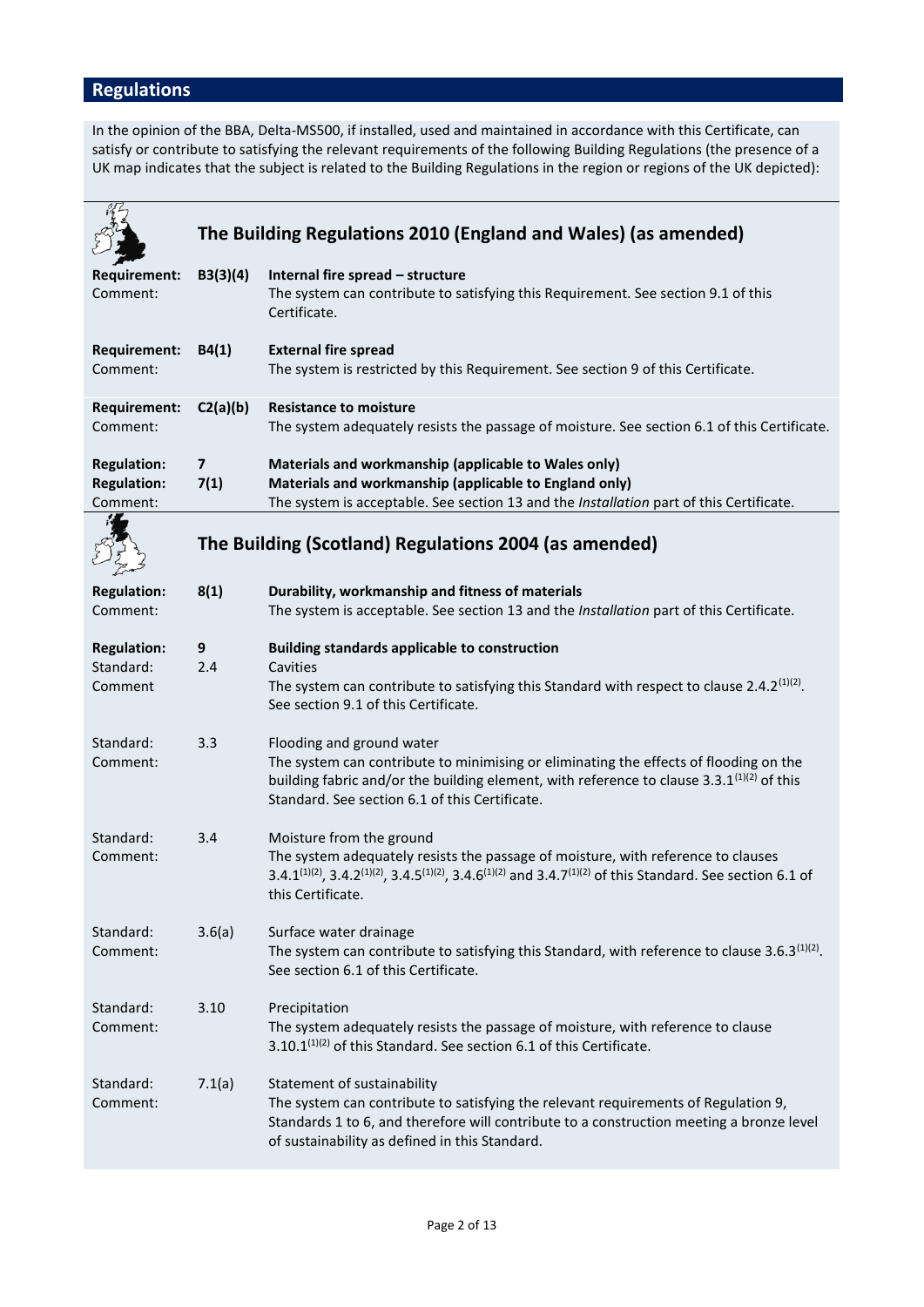| <b>Regulation:</b><br>Comment: | 12          | <b>Building standards applicable to conversions</b><br>Comments in relation to the system under Regulation 9, Standards 1 to 6, also apply to<br>this Regulation, with reference to clause 0.12.1 $(1)(2)$ and Schedule 6 $(1)(2)$ . |
|--------------------------------|-------------|--------------------------------------------------------------------------------------------------------------------------------------------------------------------------------------------------------------------------------------|
|                                |             | (1) Technical Handbook (Domestic).                                                                                                                                                                                                   |
|                                |             | Technical Handbook (Non-Domestic).<br>(2)                                                                                                                                                                                            |
|                                |             | The Building Regulations (Northern Ireland) 2012 (as amended)                                                                                                                                                                        |
| <b>Regulation:</b>             | 23(a)(i)    | <b>Fitness of materials and workmanship</b>                                                                                                                                                                                          |
| Comment:                       | (iii)(b)(i) | The system is acceptable. See section 13 and the <i>Installation</i> part of this Certificate.                                                                                                                                       |
| <b>Regulation:</b>             | 28(a)(b)    | Resistance to moisture and weather                                                                                                                                                                                                   |
| Comment:                       |             | The system adequately resists the passage of moisture. See section 6.1 of this Certificate.                                                                                                                                          |
| <b>Regulation:</b>             | 35(3)(4)    | Internal fire spread – structure                                                                                                                                                                                                     |
| Comment:                       |             | The system can contribute to satisfying this Regulation. See section 9.1 of this Certificate.                                                                                                                                        |

# **Construction (Design and Management) Regulations 2015 Construction (Design and Management) Regulations (Northern Ireland) 2016**

Information in this Certificate may assist the client, designer (including Principal Designer) and contractor (including Principal Contractor) to address their obligations under these Regulations.

See sections: 1 *Description* (1.1) and 3 *Delivery and site handling* (3.4) of this Certificate.

## **Additional Information**

#### **NHBC Standards 2019**

In the opinion of the BBA, Delta-MS500, if installed, used and maintained in accordance with this Certificate, can satisfy or contribute to satisfying the relevant requirements in relation to *NHBC Standards*, Chapters 5.1 *Substructure and ground bearing floors*, 5.2 *Suspended ground floors* and 5.4 *Waterproofing of basements and other below ground structures.*

Where Grade 3 waterproofing protection is required, and the below-ground wall retains more than 600 mm (measured from the top of the retained ground to the lowest finished floor level), the system should be used in combination with either a Type A or B waterproofing protection.

In the opinion of the BBA, the use of the system on existing structures, when installed and used in accordance with this Certificate, can satisfy or contribute to satisfying the relevant requirements in relation to *NHBC Standards for Conversions and Renovations*, taking account of other relevant guidance within the chapter and the suitability of the substrate to receive the system.

#### **CE marking**

The Certificate holder has taken the responsibility of CE marking the membrane in accordance with harmonised European Standard BS EN 13967 : 2012. An asterisk (\*) appearing in this Certificate indicates that data shown are given in the manufacturer's Declaration of Performance.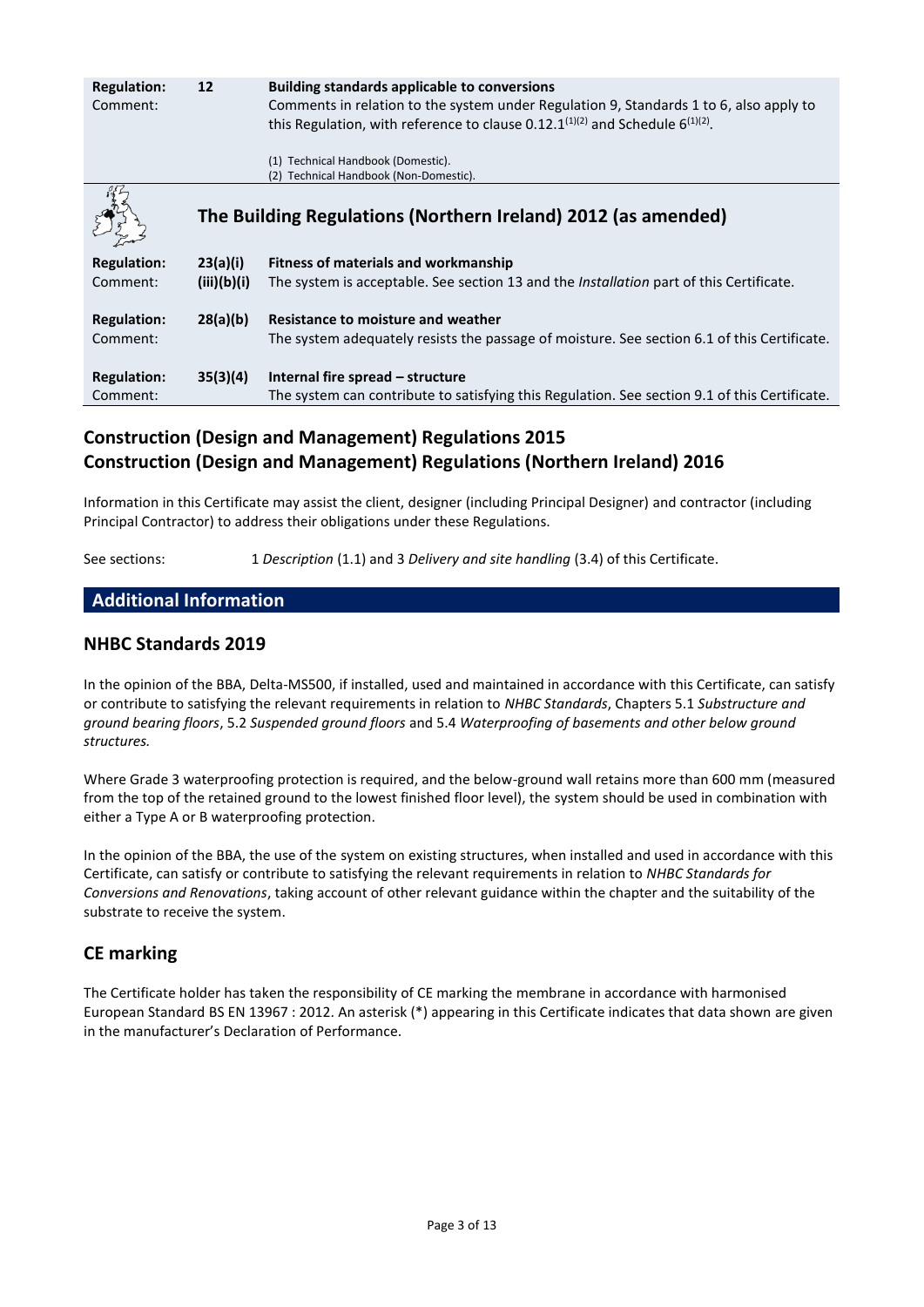## **1 Description**

1.1 Delta-MS500 is a translucent, HDPE sheet with moulded studs, for use as a damp-proofing membrane. The membrane is available in the following dimensions:

| Thickness (mm)                    | 0.5         |
|-----------------------------------|-------------|
| Stud height (mm)                  | 8           |
| Weight per unit area ( $kg·m-2$ ) | 0.5         |
| Roll length $(m)^*$               | 20          |
| Roll width $(m)^{(1)*}$           | 2.0 and 2.4 |
| Weight per roll (kg)              | 22 and 26   |
| Air gap volume $(l \cdot m^{-2})$ | 5.3.        |

(1) Includes a 70 mm flanged stud-free area for overlapping sheets.

1.2 Ancillary items used with the membrane include:

- $\bullet$  Flexidri-Plus Fixing Plug a plastic plug supplied with preformed rubber seal and plastic expansion pin. After fixing, the pin is inserted into the hollow shaft of the plug and hammered home. This slightly expands the shaft and provides a more secure fixing. The pin will accept a 5 mm diameter screw to enable a secondary fixing
- Delta Qwik-Seal Plug a plastic plug supplied with preformed rubber seal for use in masonry walls and concrete (see Figure 1)
- Delta Plug glass-filled nylon plug for use in masonry walls and concrete (see Figure 2)
- Delta Tape black butyl tape for sealing joints in the membrane
- Delta Rope black butyl beading for sealing the membrane around pipes and openings, joining floor and wall membranes, and to seal around the head of Delta Plugs prior to fixing the membrane
- $\bullet$  Delta Mastic  $-$  an acrylic sealant for sealing the membrane around pipes and openings
- Delta Corner Strip a self-adhesive membrane strip for sealing junctions between walls and floors, and for sealing joints at corners
- Delta Fleece-Tape 100 mm wide butyl tape with fleece backing for sealing joints in the membrane. The fleece backing will form a bond with the plaster when used with meshed membranes
- Delta Primer a solvent-based primer for sealing porous substrates prior to application of the Delta range of butylbased sealing products.

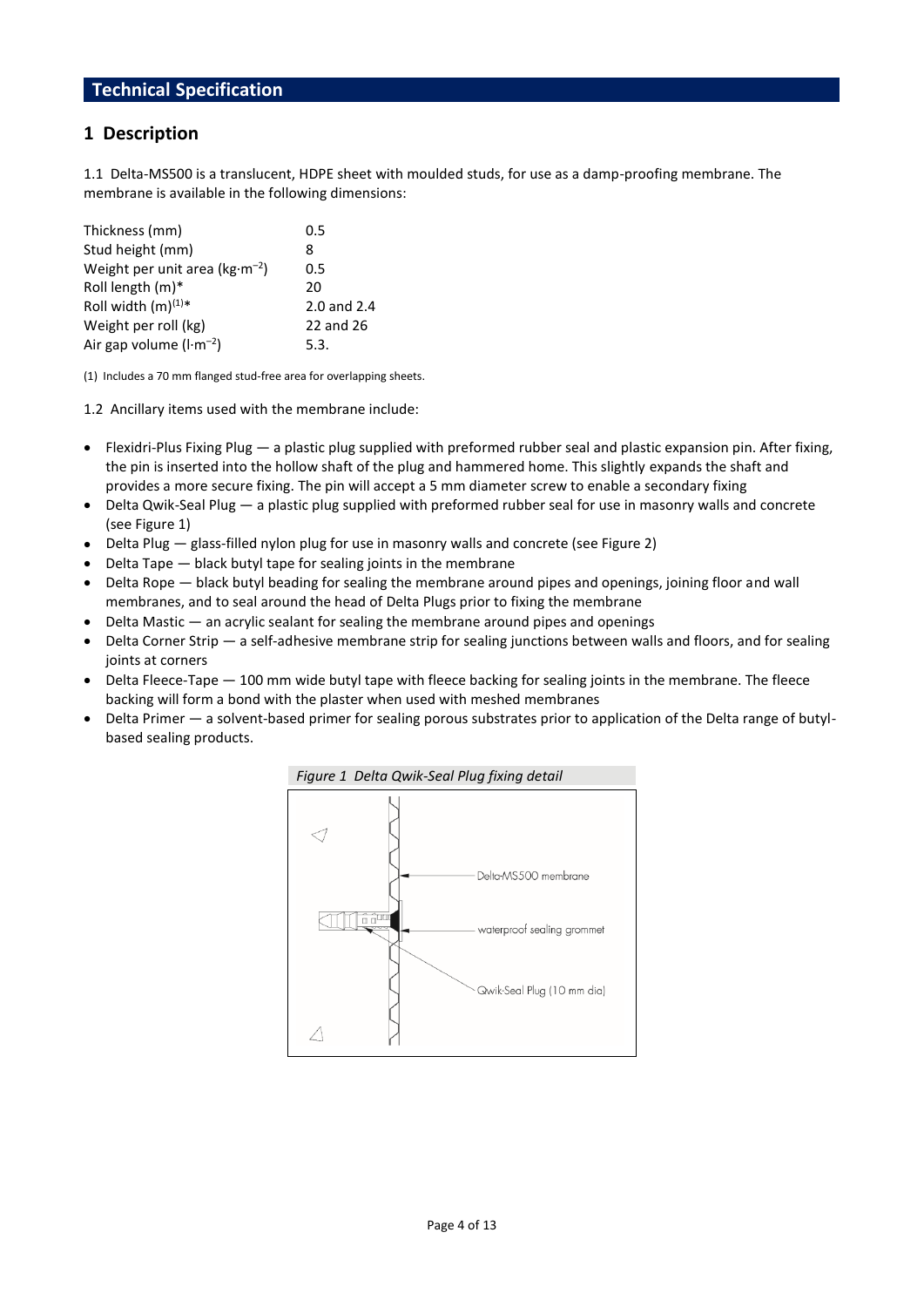

## **2 Manufacture**

2.1 The membrane is formed in a continuous process in which HDPE is extruded into sheets and the stud impression formed.

2.2 As part of the assessment and ongoing surveillance of product quality, the BBA has:

- agreed with the manufacturer the quality control procedures and product testing to be undertaken
- assessed and agreed the quality control operated over batches of incoming materials
- monitored the production process and verified that it is in accordance with the documented process
- evaluated the process for management of nonconformities
- checked that equipment has been properly tested and calibrated
- undertaken to carry out the above measures on a regular basis through a surveillance process, to verify that the specifications and quality control operated by the manufacturer are being maintained.

## **3 Delivery and site handling**

3.1 The membrane is delivered to site in rolls secured with outer wrapping, and a headband bearing the product and manufacturer's name.

3.2 Rolls should be stored on end, under cover and protected from sharp objects, sunlight and high temperatures.

3.3 The packaging details of the ancillary items are shown in Table 1.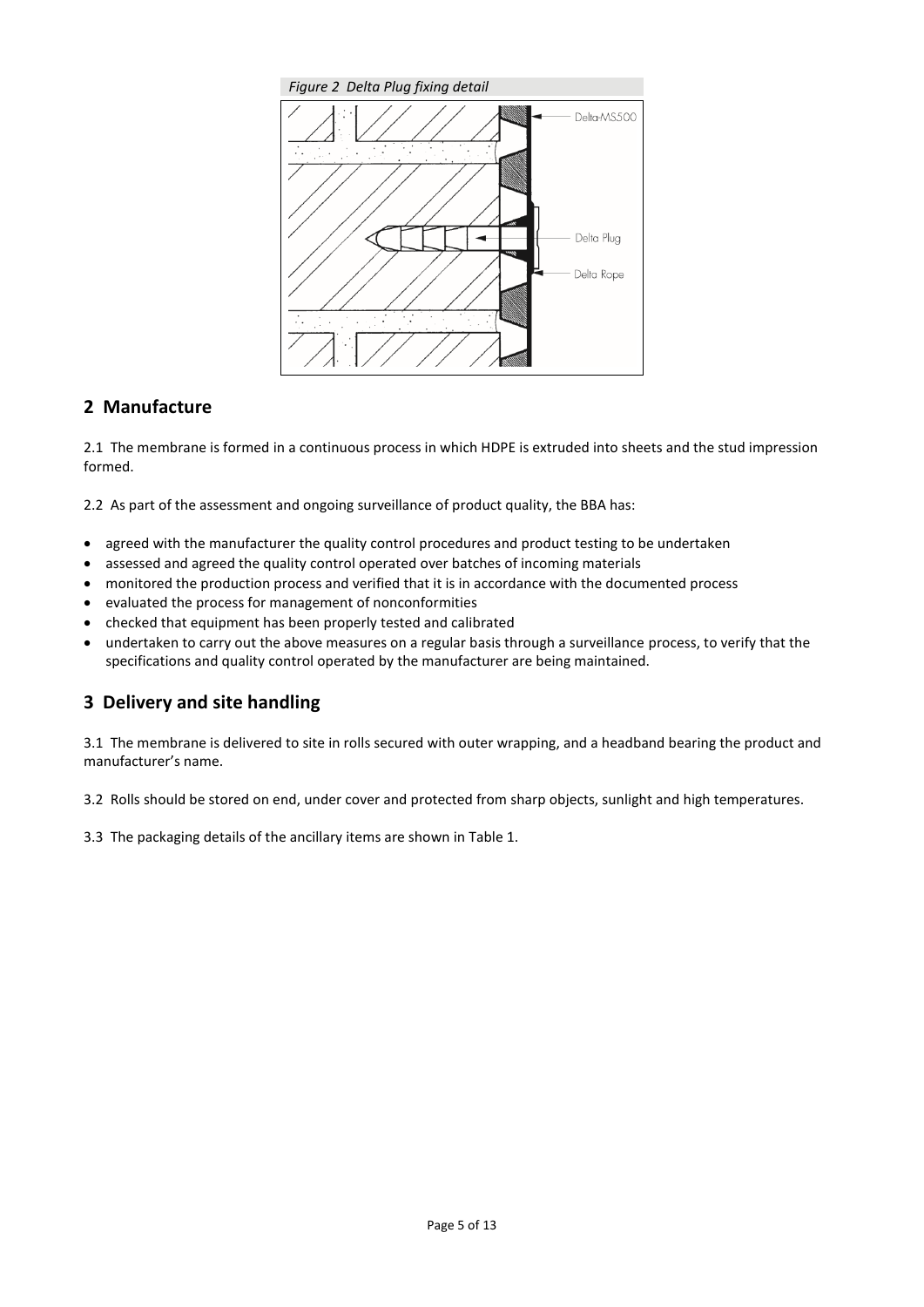| Table 1 Packaging details |                                           |                                          |
|---------------------------|-------------------------------------------|------------------------------------------|
| Item                      | Dimensions/volume                         | Packaging/quantity                       |
| Delta Qwik-Seal Plug      | 10 mm diameter<br>58 mm long              | Boxes of 100                             |
| Delta Plug                | 11 mm diameter<br>70 mm long              | Boxes of 100 or 1000                     |
| Flexidri-Plus Fixing Plug | 10 mm diameter<br>90 mm long              | Boxes of 100                             |
| Delta Tape                | $22.5$ m long<br>28 mm wide<br>2 mm thick | 1 roll per box<br>10 rolls per outer box |
| Delta Rope                | 4.75 m long<br>10 mm diameter             | 1 roll per box<br>10 rolls per outer box |
| Delta Mastic              | 0.4 litre cartridge                       | 24 cartridges per box                    |
| Delta Corner Strip        | 20 m long<br>150 mm wide                  | Single rolls<br>2 rolls per box          |
| Delta Fleece-Tape         | 20 m long<br>100 mm wide<br>0.9 mm thick  | 1 roll per box                           |
| Delta Primer              | 10 litres                                 | Single 10-litre tin                      |

3.4 The Certificate holder has taken the responsibility of classifying and labelling the membrane under the *CLP Regulation (EC) No 1272/2008 on the classification, labelling and packaging of substance and mixtures.* Users must refer to the relevant Safety Data Sheet(s).

## **Assessment and Technical Investigations**

The following is a summary of the assessment and technical investigations carried out on Delta-MS500.

#### **Design Considerations**

#### **4 General**

4.1 Delta-MS500 is satisfactory for use to damp-proof walls, floors and vaulted ceilings, above and below ground, in new construction or in existing buildings over a contaminated or damp background. It can support a dry lining, screed or flooring in the following situations:

- on damp walls and floors in underground situations subject to high groundwater levels and perennial moisture
- on vaulted ceilings of archways or cellars subject to water ingress
- in conjunction with a remedial dpc system where the walls and floors have a high salt content, and/or where it is necessary to complete the installation immediately without allowing a period for initial drying
- over walls and floors which have a friable or painted surface, are contaminated (eg with oil or mould) or have a high salt content
- as a waterproofing membrane in areas subject to vibration.

4.2 Depending on the application required and the site conditions, the membrane may be used as:

- an underfloor damp-proof membrane
- a dry lining for walls, ventilated into the room via aeration slots at the top and bottom of the wall or via passive air vents, where access through an external wall is available
- a sealed system covering wall, floor and ceiling, with provision made for disposing of water build-up behind the membrane via a sump and pump.

4.3 The membrane has not been assessed for use in chemically contaminated areas, such as brownfield sites.

4.4 The system is satisfactory for use in Type C (drained protection) constructions in accordance with BS 8102 : 2009.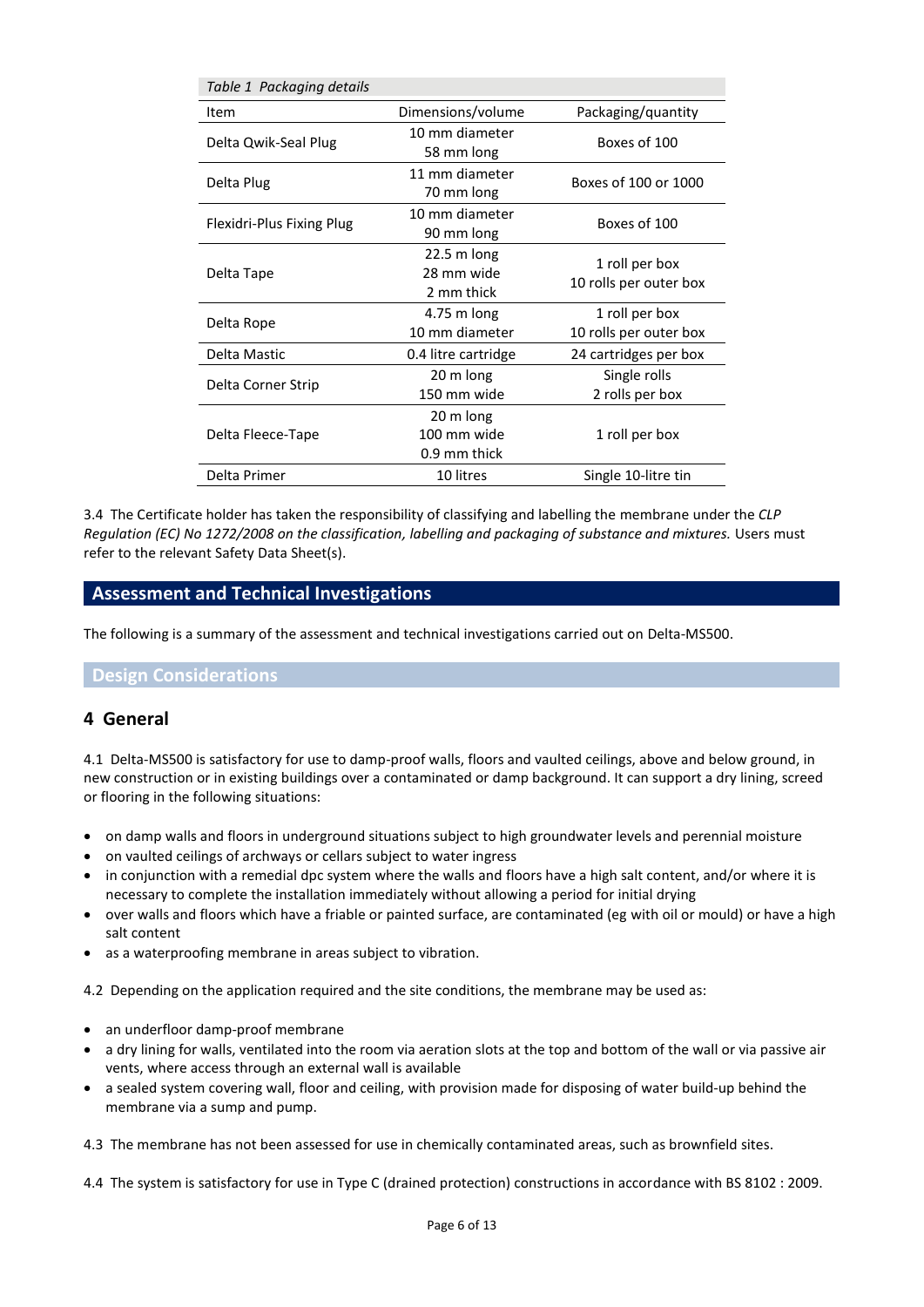4.5 Under normal operating conditions, the membrane is not affected by underfloor heating.

## **5 Practicability of installation**

The membrane is designed to be installed by competent specialist contractors experienced with damp-proofing work.

### **6 Resistance to water and water vapour**



6.1 The membrane is water resistant and has a high resistance to water vapour transmission. However, the system as installed is not resistant to hydrostatic pressure and, consequently, the measures described in the *Installation* part of this Certificate must be followed to ensure that the membrane acts as a drainage layer with no excessive build-up of water behind the system.

6.2 All joints and fixings must be sealed with Delta sealing products; drainage channels and gullies, or sumps and pumps, should be installed as necessary to disperse excess or standing water.

## **7 Risk of condensation**

7.1 As with any room, there is a need to control the generation and dispersal of moisture in the internal environment and to select appropriate and robust designs to minimise the risk of both surface and interstitial condensation, especially where insulation is used over the membrane.

7.2 In common with most waterproofing membranes, the system has a very high resistance to vapour diffusion, and when placed on the cold side of a construction may increase the risk of interstitial condensation. A calculation should be carried out to BS 5250 : 2011 and designers should consider appropriate techniques for managing the safe egress of moisture vapour (such as control of the internal room environment or use of a vapour control layer on the warm side of the insulation), and in particular the effect of moisture on any materials at, or in contact with materials below, the local dew-point.

### **8 Resistance to salt transfer**

The membrane provides an effective barrier to the transmission of salts or other contaminants from the substrate.

#### **9 Properties in relation to fire**



9.1 The membrane is not classified in accordance with BS EN 13501-1 : 2018. Where the system forms the face of a cavity the permissible areas of use and the spacing of cavity barriers are restricted by the national Building Regulations.



9.2In England, when used as part of the external wall above ground level, the membrane should not be used on buildings that have a storey at least 18 m above ground level and which contain: one or more dwellings, an institution, a room for residential purposes (excluding any room in a hostel, hotel or boarding house), student accommodation, care homes, sheltered housing, hospitals or dormitories in boarding schools.

## **10 Resistance to puncture, impact and loading**

10.1 The membrane has a high resistance to puncture and will not be damaged by normal foot traffic during installation or while laying concrete or screed to BS 8204-1 : 2003.

10.2 The membrane can support the long-term imposed loadings defined in the UK National Annex to BS EN 1991-1-1 : 2002, Table NA.2, Categories A to D, without undue deformation.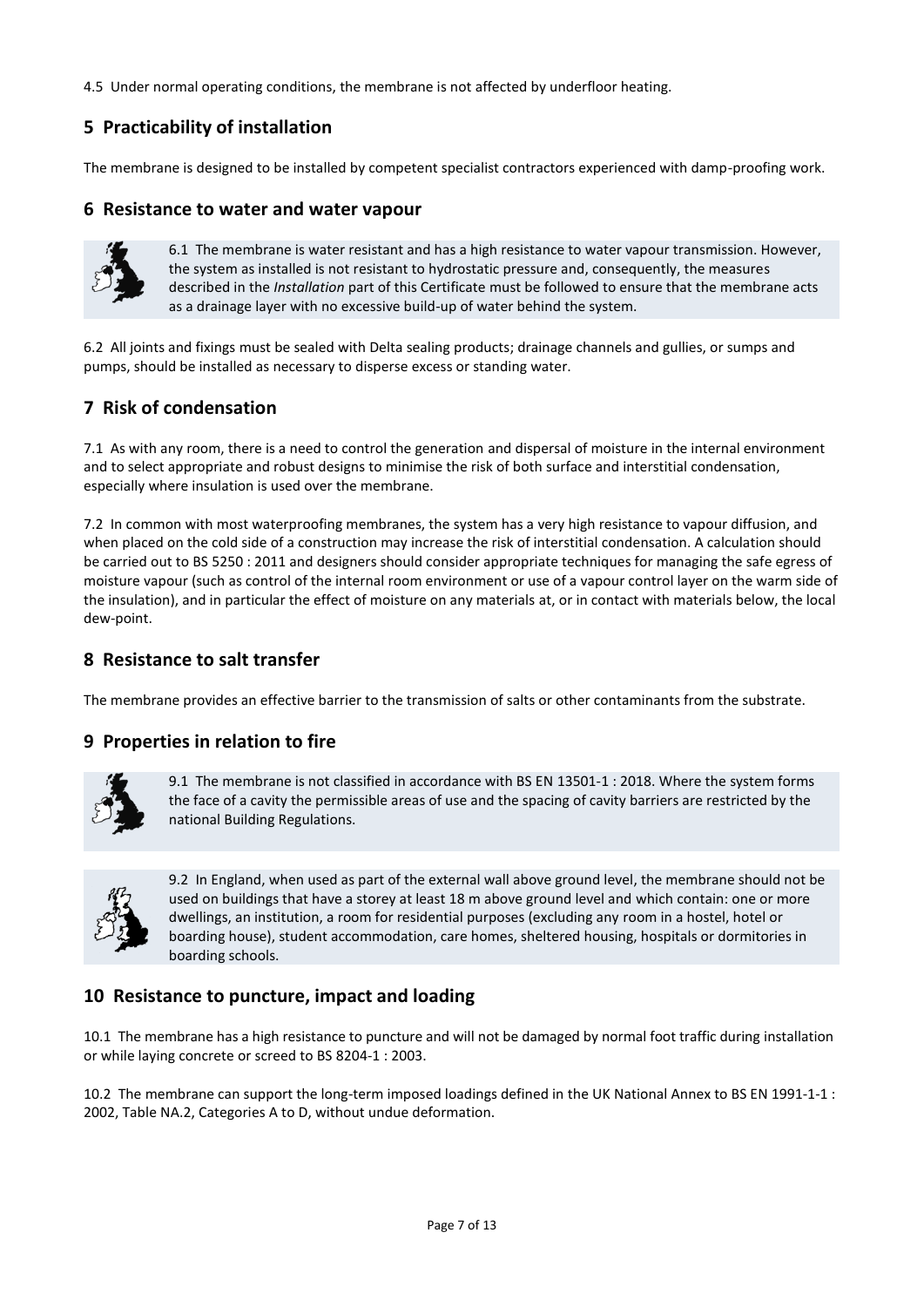## **11 Wall-mounted fittings**

Wall-mounted fittings (apart from lightweight items such as framed pictures) should be fixed where possible into battens, whose position and number of support fixings into the loadbearing structure are predetermined. Only in exceptional circumstances should fittings be fixed<sup>(1)</sup> through the membrane and lining board to the loadbearing structure behind. Holes made in the membrane must be repaired in accordance with the Certificate holder's recommended procedures.

(1) Using proprietary fixings.

## **12 Maintenance**

12.1 As the membrane is confined within a wall or floor space and has suitable durability (see section 13), maintenance is not required.

12.2 Regular maintenance of all gullies, sumps and pumps must be conducted to ensure that a build-up of water does not occur behind the membrane.

## **13 Durability**



Under normal conditions of use, the system will provide an effective barrier to the transmission of salts, liquid water and water vapour for the life of the structure in which it is incorporated.

#### **14 Reuse and recyclability**

The membrane is made from HDPE, which can be recycled.

**Installation**

#### **15 Survey**

15.1 Where the property is below ground, or where conditions are damp, a full survey by a specialist waterproofing surveyor is necessary, to diagnose the cause and to establish if treatment is required.

15.2 If rising damp to above-ground elevations is found, a remedial treatment is conducted in accordance with the relevant BBA Certificate, BS 6576 : 2005 and the Property Care Association *Code of Practice for Installation of Remedial Damp-proof Courses in Masonry Walls*.

15.3 Appropriate remedial measures are taken to rectify major causes of damp conditions or water ingress, and to repair structural defects.

#### **16 Surface preparation**

16.1 When used in new constructions, the concrete base must be laid in accordance with BS 8204-1 : 2003.

16.2 If a board covering is to be laid directly on the membrane, the concrete base must have a surface regularity with a maximum permissible departure of 5 mm from the underside of a 2 m straight edge, resting in contact with the floor, in accordance with BS 8204-1 : 2003.

16.3 When used in existing buildings any unsound plaster, render or screed is removed to expose the substrate which is then cleaned with a stiff brush to remove loose material, laitance, salt residue, mould or adhesive. If mould is present, the substrate is treated with a fungicidal wash.

16.4 Uneven floor substrates should be dubbed out with a cement-sand (1:4) or cement-lime-sand (1:1:6) render or screed, to the tolerance described in section 16.2, and allowed to dry thoroughly before Delta-MS500 is installed above.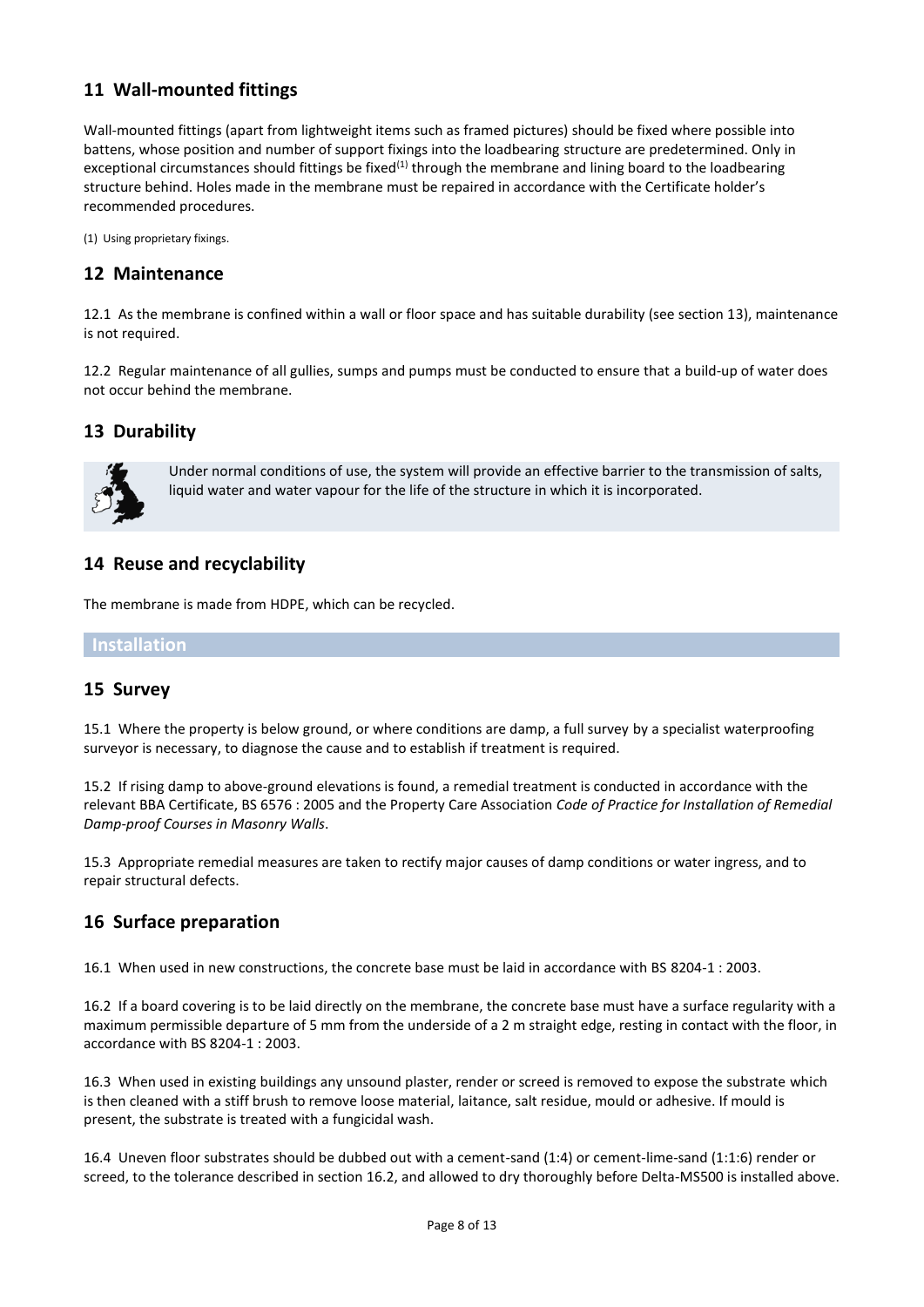## **17 Procedure**

#### **General**

17.1 Delta-MS500 may be used in combination with any of the appropriate Delta membranes that are the subjects of other Product Sheets of this Certificate.

17.2 The membrane should be used with the flanged edge positioned in front of, and overlapping, the previously installed membrane width. Joints with the flanged edge are sealed using Delta Tape, while stud-to-stud joints (without the flanged edge) are sealed by overlapping the membrane by a minimum of three studs and positioning Delta Rope between the last two rows of studs or oversealing the joint with Delta Corner Strip or Delta Fleece-Tape.

17.3 Fixings are made through the membrane into 10 mm holes drilled centrally through the studs. Delta Qwik-Seal Plugs are inserted into the holes and hammered flush with the membrane with a club hammer. Alternatively, Flexidri-Plus Fixing Plugs can be used and hammered flush with the membrane. The fixing pin is then inserted into the shaft and hammered home. The seal must be compressed to function as a barrier against water ingress; this should be visually checked as each plug is fixed.

17.4 Alternatively, fixings are made through 11 mm holes drilled centrally through the studs. Delta Plugs (to which Delta Rope has been applied around the shaft, next to the head) are inserted into the holes and hammered flush with the membrane. Delta Rope forms a sealing gasket between the plug and the membrane.

17.5 On difficult substrates, the translucent nature of the membrane allows the contractor to view the substrate through the membrane and choose the optimum site for each fixing.

17.6 On walls and ceilings, preservative-treated timber battens of minimum dimensions 25 by 38 mm are fixed into the Delta Plug's fixing hole using No 12 screws, Flexidri-Plus Fixing Plug's fixing hole using 5 mm diameter screws, or Delta Qwik-Seal Plug's fixing hole using No 10 screws, with a maximum screwing-in depth of 30 mm. The membrane can also be dry-lined, using free-standing framework, blockwork or similar. Where necessary, these should be tied back by fixing into the Delta Plug, Delta Qwik-Seal Plug or Flexidri-Plus Fixing Plug.

#### **Walls**

17.7 Installation of the membrane is usually commenced at the top of the construction. The membrane may require initial fixing on a ceiling or along the upper edge of a wall, prior to final fixings along batten runs. For joints where the flanged edge is not used, the two membrane sheets are overlapped by a minimum of 100 mm. For horizontal joints, the lower sheet is always positioned in front of the upper sheet.

17.8 Spacing between fixings will depend on the method of dry lining to be applied. When using preservative-treated timber battens, the fixings should be spaced at 600 mm centres. Proprietary metal fast track systems and independent frame systems will require fewer fixings, but sufficient should be used to ensure that the membrane is reasonably tight to the wall, especially at corners.

17.9 The installation is conducted over windows and the membrane is cut away to expose them. The gaps are then sealed with Delta Tape, Delta Rope or Delta Corner Strip.

17.10 For doors and some obstructions, the technique covered in section 17.9 cannot be used. Instead, the membrane is installed up to the perimeter and the gap sealed in the same manner.

17.11 Power cables, points and light switches should preferably be remounted in front of the membrane.

17.12 In below-ground installations, the practice of leaving the top of the wall membrane unsealed where there is no requirement for a ceiling membrane to be installed may need to be reconsidered in cases where ingress of gases, odours or vermin is a concern (such as in proximity to food preparation areas). The advice of the Certificate holder should be sought in these situations.

17.13 In above-ground installations, the build-up of water vapour behind the membrane is controlled by venting into the room via ventilation gaps provided at the ceiling and skirting board levels or via passive air vents, where access through an external wall is available.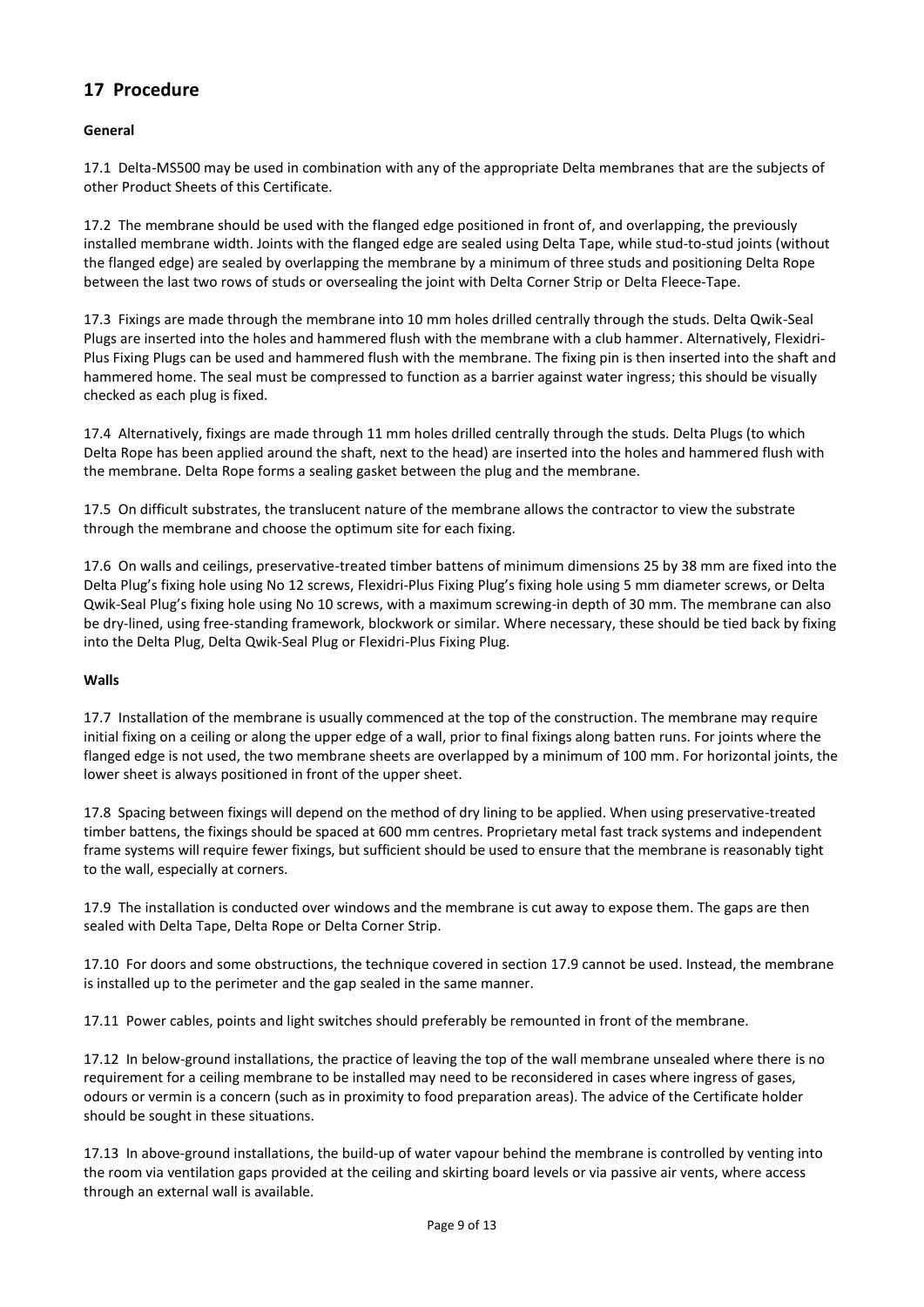#### **Ceilings**

17.14 Ceilings to be covered must always have a fall, as per vaulted cellar constructions, to ensure water does not lie against the membrane or a joint. Membrane sheets should have an overlap of 200 mm.

17.15 Delta Qwik-Seal Plugs, Flexidri-Plus Fixing Plugs, or Delta Plugs sealed with Delta Rope should be used to fix the membrane to vaulted ceilings. Any sagging of the membrane between fixing points on ceilings should not be great enough for ponding to occur.

17.16 At the end walls of vaulted constructions, the membrane must be turned down onto the end wall by a minimum 200 mm. The membrane is mitred as necessary to fit the curve of the ceiling, and the joints sealed with Delta Tape, Delta Rope, Delta Corner Strip or Delta Fleece-Tape. The wall membrane should be cut into the curve of the ceiling, fixed in front of the ceiling membrane and the gap sealed with Delta Rope.

#### **Floors**

17.17 Floors should have a drainage outlet point. There should be a fall towards the outlet point, or a drainage channel made around the circumference of the floor, to ensure that water can flow to the outlet.

17.18 The membrane is rolled out 'studs down' over the floor, and consecutive membrane widths are laid so the flanged edge overlaps the first sheet by three studs, and the joints sealed with Delta Tape. Stud-to-stud joints can be over-sealed using Delta Corner Strip or Delta Fleece-Tape in accordance with section 17.2.

17.19 The membrane is cut within 5 mm of any pipes and services in the floor, and the gap filled with Delta Rope. If necessary, a patch of membrane is overlaid and sealed to the services with Delta Rope, and its perimeter sealed with Delta Tape or Delta Corner Strip.

17.20 Fixings must not be applied through the floor membrane.

17.21 Where appropriate, at wall/floor junctions and corners of the installation, the membrane may be cut flush and the gap between the wall and floor membranes sealed with Delta Corner Strip or Delta Fleece-Tape. Alternatively, the floor membrane may be turned up by 100 mm at the wall.

17.22 Where internal or external corners occur, they should be oversealed using Delta Corner Strip or Delta Fleece-Tape, in accordance with the Certificate holder's installation instructions.

## **18 Dry lining of walls**

Gypsum plasterboard to BS EN 520 : 2004, or similar dry lining boards which are the subject of a current BBA Certificate, are fixed to the battens with galvanized screws or nails positioned a minimum of 12 mm from the edge of the board. To avoid puncturing the membrane, care should be taken to ensure that penetration of the plasterboard screws or nails is less than the batten depth.

#### **19 Finishing works**

After the system has been installed and the walls dry-lined, permanent decorations (such as vinyl paper or oil paint) may be applied. Temporary permeable decorations (necessary with traditional, cement-based waterproofers) are not necessary with the system.

#### **20 Floor membrane coverings**

20.1 If required, extruded closed-cell polystyrene insulation boards, minimum density 30 kg·m<sup>-3</sup>, may be laid over the membrane.

20.2 Suitable tongue-and-groove flooring board panels should be selected in accordance with BS EN 12871 : 2013, and loose-laid over the membrane to within 10 mm of the walls. The panels are staggered and the joints sealed with a thermoplastic wood adhesive to BS EN 204 : 2016.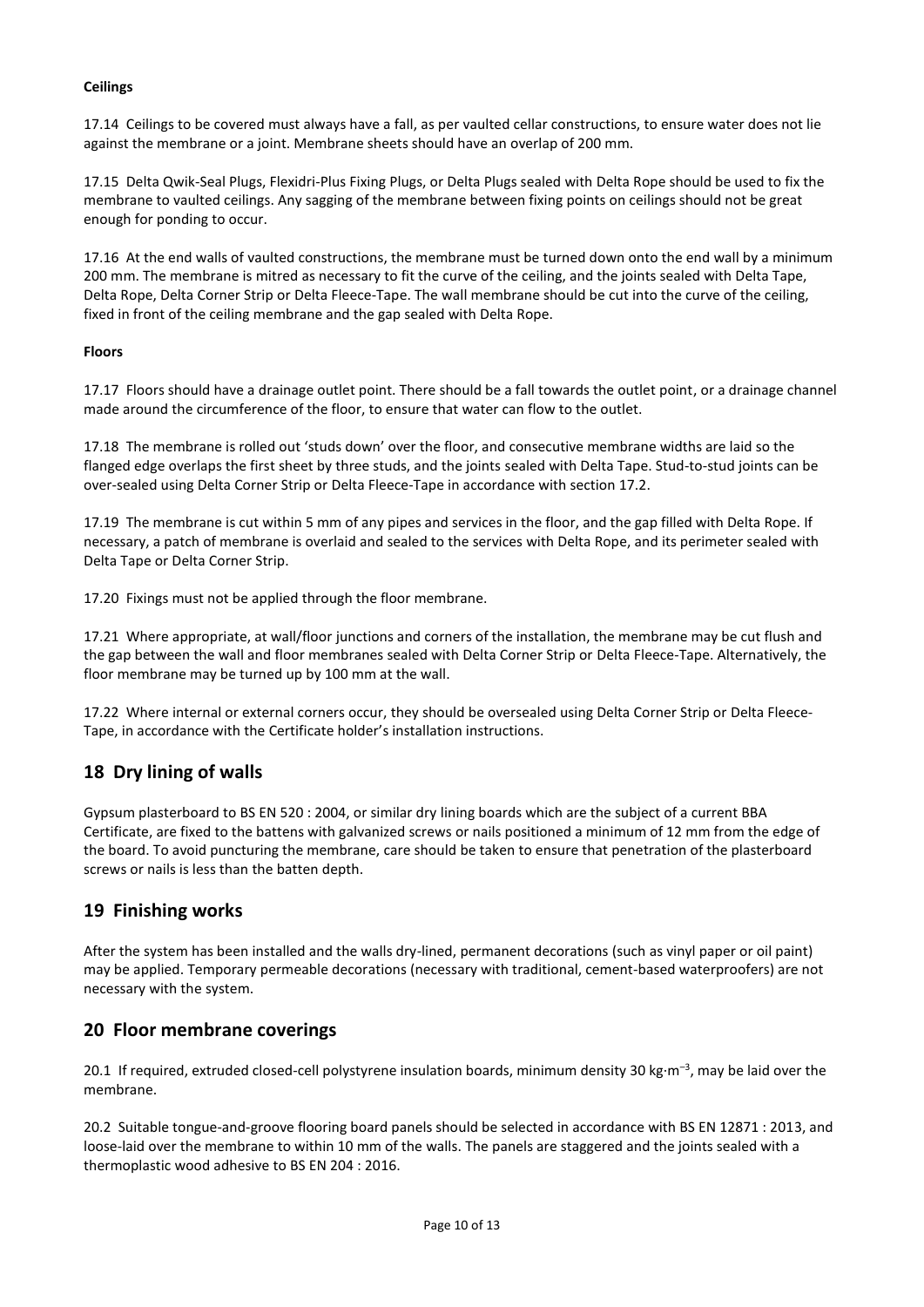20.3 Alternatively, the membrane is covered by concrete or screed of minimum thickness 50 mm (or minimum 65 mm thickness if laid over insulation boards) in accordance with BS 8204-1 : 2003. Care should be taken to ensure the membrane is not displaced when placing the concrete or screed. The concrete screed should be reinforced to inhibit shrinkage cracks.

20.4 Proprietary screeds, which can generally be laid at thicknesses less than 50 mm, may also be considered but their use with the membrane has not been assessed by the BBA and is outside the scope of this Certificate.

**Technical Investigations**

#### **21 Tests**

21.1 An assessment was made of data in relation to:

- thickness of membrane
- mass per unit area of membrane
- watertightness of membrane to liquid water
- resistance to impact
- water vapour transmission of the membrane
- resistance to static loading
- durability of watertightness against heat ageing
- durability of watertightness against chemicals
- tensile strength of membrane
- elongation of membrane
- reaction to fire.

21.2 Tests were carried out, and the results evaluated, to determine water vapour permeability of the membrane incorporating a joint.

## **22 Investigations**

22.1 A user survey of treated installations and contractors was conducted to establish the system's performance in use.

22.2 Visits were made to sites in progress to assess the practicability of installation in respect of sealing lap joints and corners, dry lining and flooring finishing works.

22.3 An assessment was made of the scope of use and durability of the system in relation to the generic properties of the membrane.

22.4 The manufacturing process was evaluated, including the methods adopted for quality control, and details were obtained of the quality and composition of the materials used.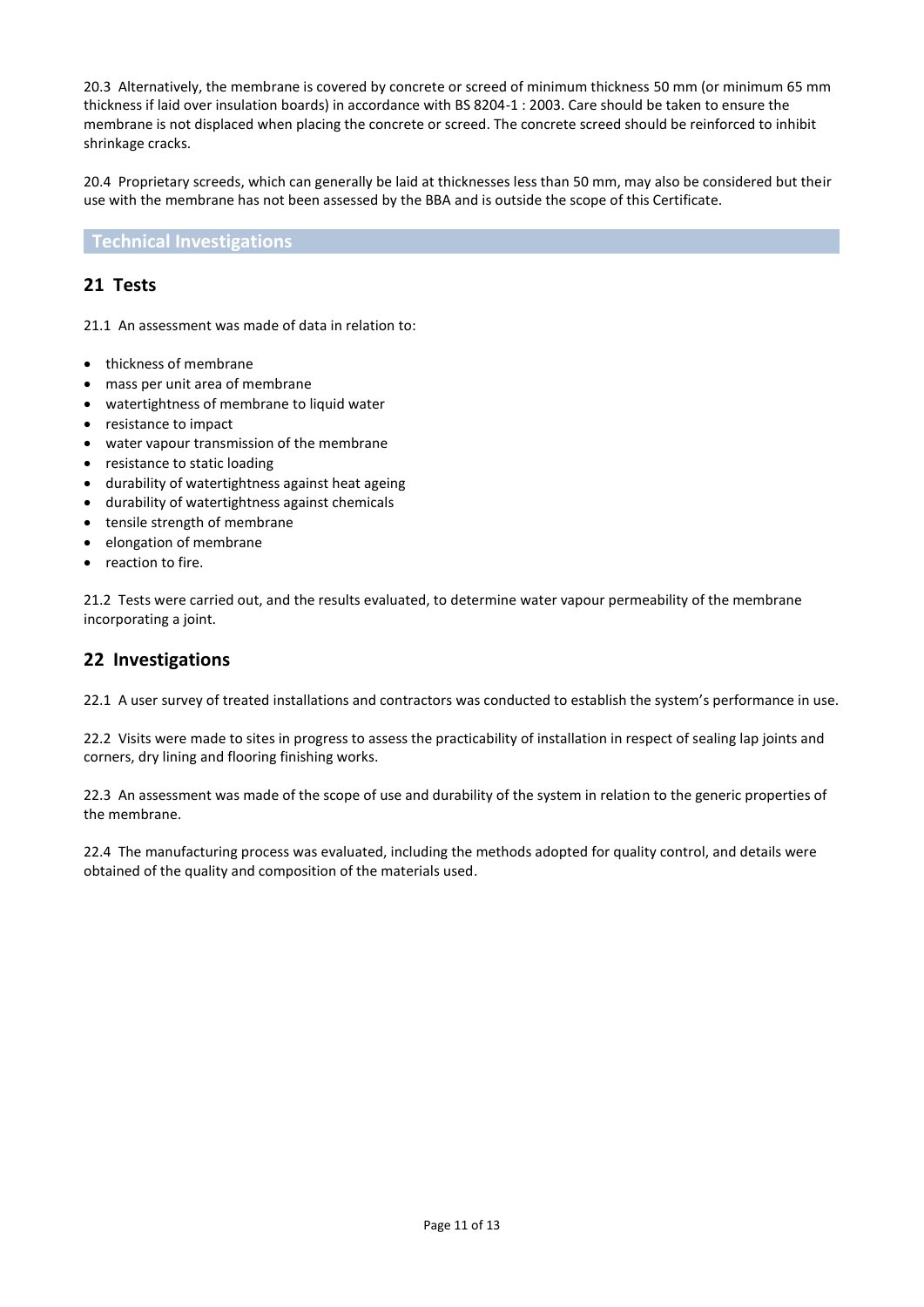#### **Bibliography**

BS 5250 : 2011 + A1 : 2016 *Code of practice for control of condensation in buildings*

BS 6576 : 2005 + A1 : 2012 *Code of practice for diagnosis of rising damp in walls of buildings and installation of chemical damp-proof courses*

BS 8102 : 2009 *Code of practice for protection of below ground structures against water from the ground*

BS 8204-1 : 2003 + A1 : 2009 *Screeds, bases and in-situ floorings — Concrete bases and cement sand levelling screeds to receive floorings — Code of practice*

BS EN 204 : 2016 *Classification of thermoplastic wood adhesives for non-structural applications*

BS EN 520 : 2004 + A1 : 2009 *Gypsum plasterboards — Definitions, requirements and test methods*

NA to BS EN 1991-1-1 : 2002 UK National Annex to *Eurocode 1 : Actions on structures — General actions— Densities, self-weight, imposed loads for buildings*

BS EN 12871 : 2013 *Wood-based panels — Determination of performance characteristics for load bearing panels for use in floors, roofs and walls*

BS EN 13501-1 : 2018 Fire Classification of construction products and building elements - Classifications from reaction to *fire tests* 

BS EN 13967 : 2012 + A1 : 2017 *Flexible sheets for waterproofing — Plastic and rubber damp proof sheets including plastic and rubber basement tanking sheet — Definitions and characteristics*  Property Care Association COP02 *Code of Practice for Installation of Remedial Damp-proof Courses in Masonry Walls*